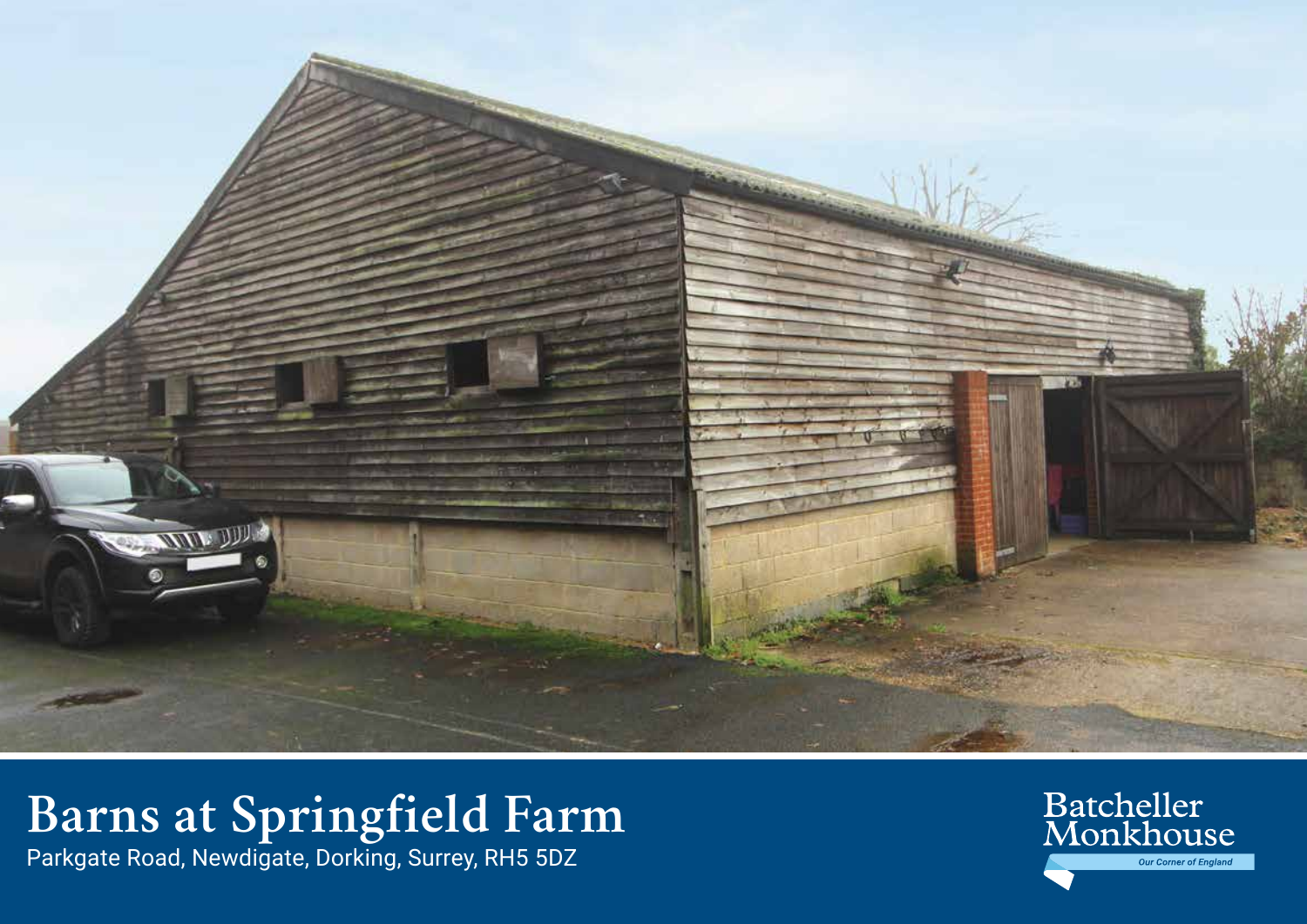# **Barns at Springfield Farm**

A collection of barns with planning consent for residential conversion into three separate units, conveniently situated on the outskirts of Newdigate Village.

### **FOR SALE AS A WHOLE OR IN THREE LOTS**

#### **LOT 1 - STALLION BARN (SALE AGREED)**

- Planning Consent for Conversion to Detached Family House
- Will Provide Two Storey Accommodation
- Including Four Bedroom Suites
- Generous Curtilage for Garden
- **• Guide Price £500,000**

#### **LOT 2 - MIDDLE BARN**

- Fully Clad 2 Storey Barn
- Planning Consent for Residential Use
- Subject to Reorganisation of Accommodation

**• Guide Price £350,000**

Accommodation • To Provide Open Plan Living Space and 2 Bedrooms

 **LOT 3 - GROOMS BARN (SALE AGREED)** • Attractive Traditional Barn

**• Guide Price £200,000 - £250,000**

• Planning Consent for Two Storey

• Formerly Part Used for Grooms Accommodation

## **Description**

An attractive group of former farm buildings now used for equestrian purposes, for which planning consent has been granted to convert three into individiual properties which will offer considerable character. They are offered for sale as a whole or individually in three lots.

LOT 1 - STALLION BARN: This comprises a detached concrete framed stable barn, approximately 15.3 m x 13.7 m with a generous curtilage that will provide garden to the west and south and ample parking to the north. The consent provides for two storey living space of approximately 2,880 ft2. (267 m2) (estimated and not measured), which will include a formal entrance hall, drawing room, open plan kitchen, family/ dining area, boot room, utility room, study, cloakroom and two bedroom suites on the ground floor; with the addition of two first floor bedroom suites and a family bathroom.

LOT 2 - MIDDLE BARN: A fully enclosed barn, approximately 11.2 m x 6.8 m, steel framed with block and metal cladding currently used as a workshop and store with two existing floors.

The planning consent that exists is to link it with an existing bungalow, although it is now to be sold as a separate self contained dwelling, subject to approval of amended plans. It is likely to provide spacious 3 bedroom accommodation on the two floors.

The existing consent provides approximately 1514 ft2 (140m2) two storey living space in the barn and 165 ft2 (15m2) in the link (estimated, not measured).

LOT 3 - GROOMS BARN: An attractive traditional style barn with timber clad elevations under a clay tiled roof, which was previously part used for grooms' accommodation. It lies on the eastern edge of the yard and will benefit from being able to create its own access.

The proposed accommodation will provide an entrance hall, cloakroom and open plan living space on the ground floor and two bedrooms and a bathroom on the first floor.





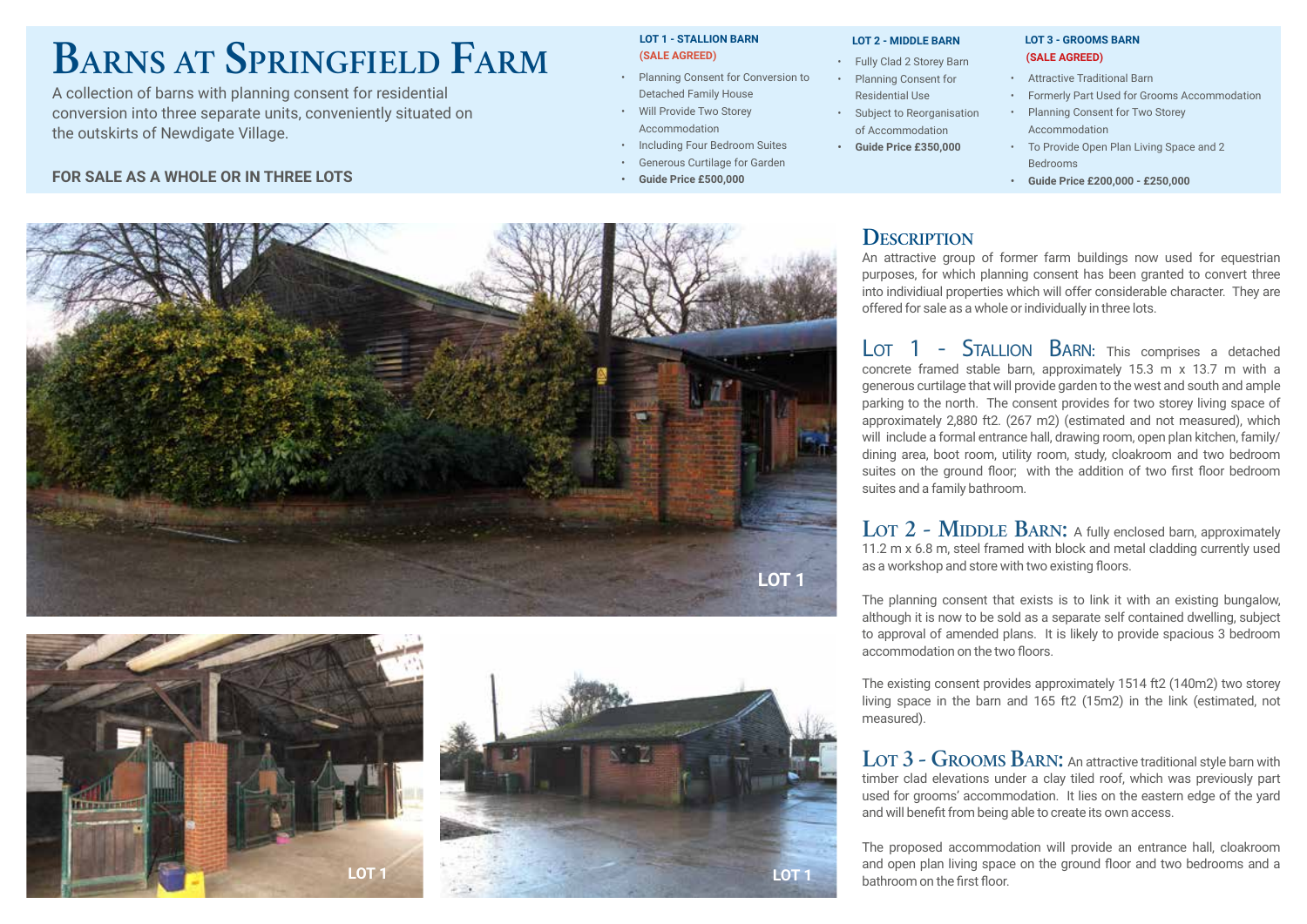









The total living space is approximately 785 sq.ft. (73 sq.m) (estimated and not measured).

# **Planning and deve lop ment notes:**

1. Planning consent for the conversion of these buildings was granted by Mole Valley District Council under application number MO/2017/1169/PLA. Full details are available at www.molevalley.gov. uk

It is understood that this consent remains live until 1st May 2021 as it has been extended by The Business And Planning Act 2020.

- 2. Middle Barn will require a purchaser to submit and agree amended plans.
- 3. The planning consent is subject to certain buildings being demolished in the yard and this will be the responsibility of purchasers.
- 4. The vendor will install a new vehicular access from the public highway for Stallion Barn and Middle Barn. Grooms Barn will have the benefit of its own independent access which is to be installed by the purchaser.
- 5. It is understood that there will be no Community Infrastructure Levy (CIL) payable on this development.

## **AMENITIES**

Local: Newdigate is a charming village with school, village stores, Post Office, two public houses, a restaurant and St Peters Church. There is also a sports green and bowls club.

Towns: The nearest town is Dorking, about 6.5 miles to the north with a good range of shops and train services to Victoria, Waterloo and London Bridge. The town of Horsham lies about 9.5 miles to the south.

Leisure: The local area offers some fine walking, cycling and riding countryside.

#### **Additiona Information l**

**Local Authority:** Mole Valley District Council, Pippbrook, Dorking Surrey, RH4 1SJ. T: 01306 885001 www.molevalley.gov.uk

**Services (not checked or tested):** It is understood that mains gas, water, electricity and drainage are available closeby, with mains electricity already connected to Lot 3 (Grooms Barn).

Links: www.environment-agency.gov.uk, www.highways.gov.uk, www.caa.co.uk, www.landregistry-gov.uk

**Rights and Easements:** The land is sold subject to and with the benefit of rights, including rights of way, whether public or private, light, support, drainage, water, gas and electricity supplies and any other wayleaves or easements.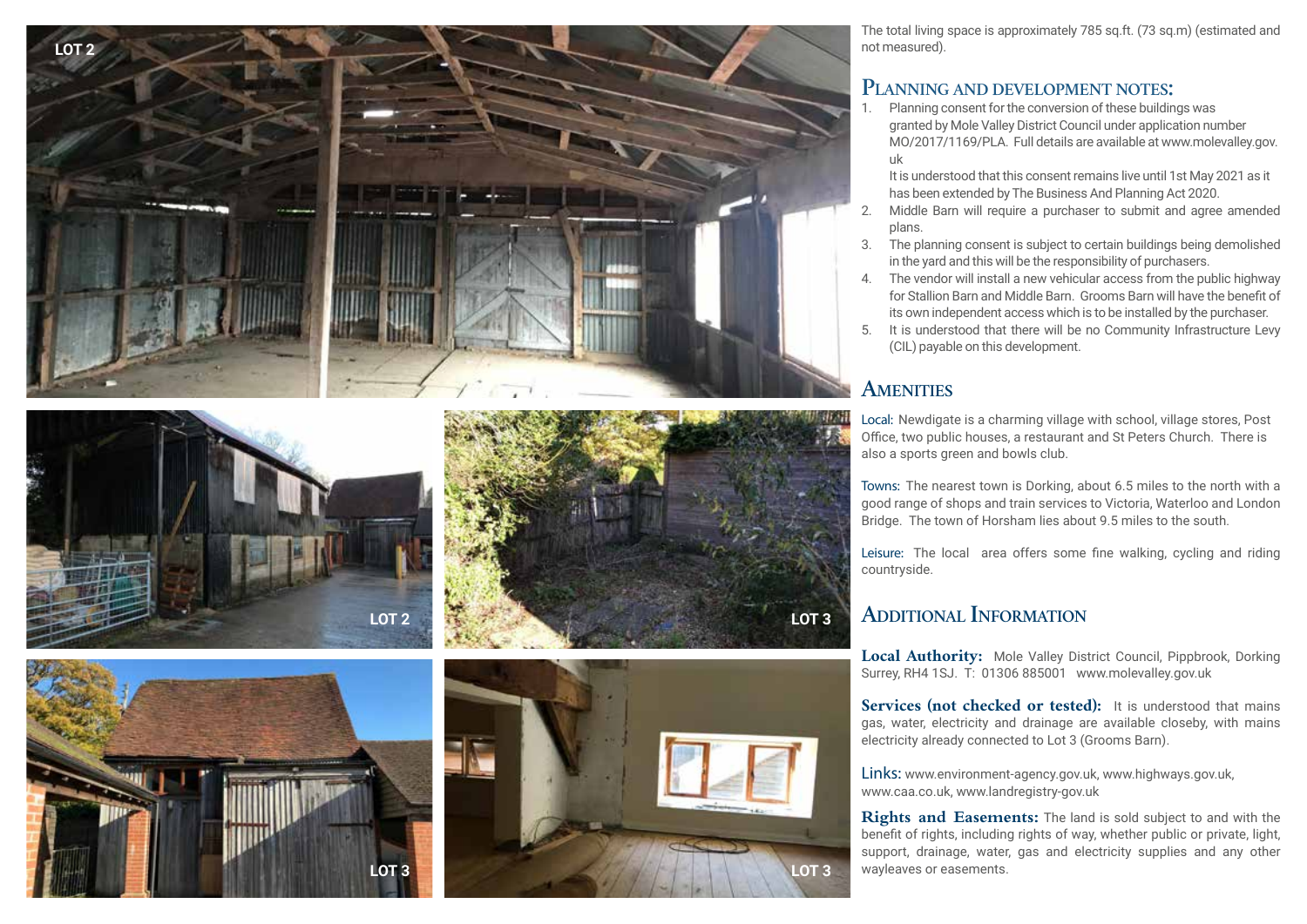Tenure: Freehold. Land Registry Title numbers SY856789 and SY853695.

# **DIRECTIONS**

From the centre of Newdigate pass the village stores on the right and proceed along Village Street which becomes Parkgate Road. After approximately 1 mile the entrance via wooden electric gates to Springfield Farm will be reached on the right hand side.

RP/4/1/21



### **Viewings**

Strictly by appointment with the sole agents. Please contact our Pulborough Office: T 01798 872081 E sales@batchellermonkhouse.com

Please take a set of these particulars when viewing and beware of potential rural hazards , including livestock. Ensure gates are shut at all times.

Battle 01424 775577 battle@batchellermonkhouse.com

Haywards Heath 01444 453181 hh@batchellermonkhouse.com Pulborough 01798 872081 sales@batchellermonkhouse.com Tunbridge Wells 01892 512020 twells@batchellermonkhouse.com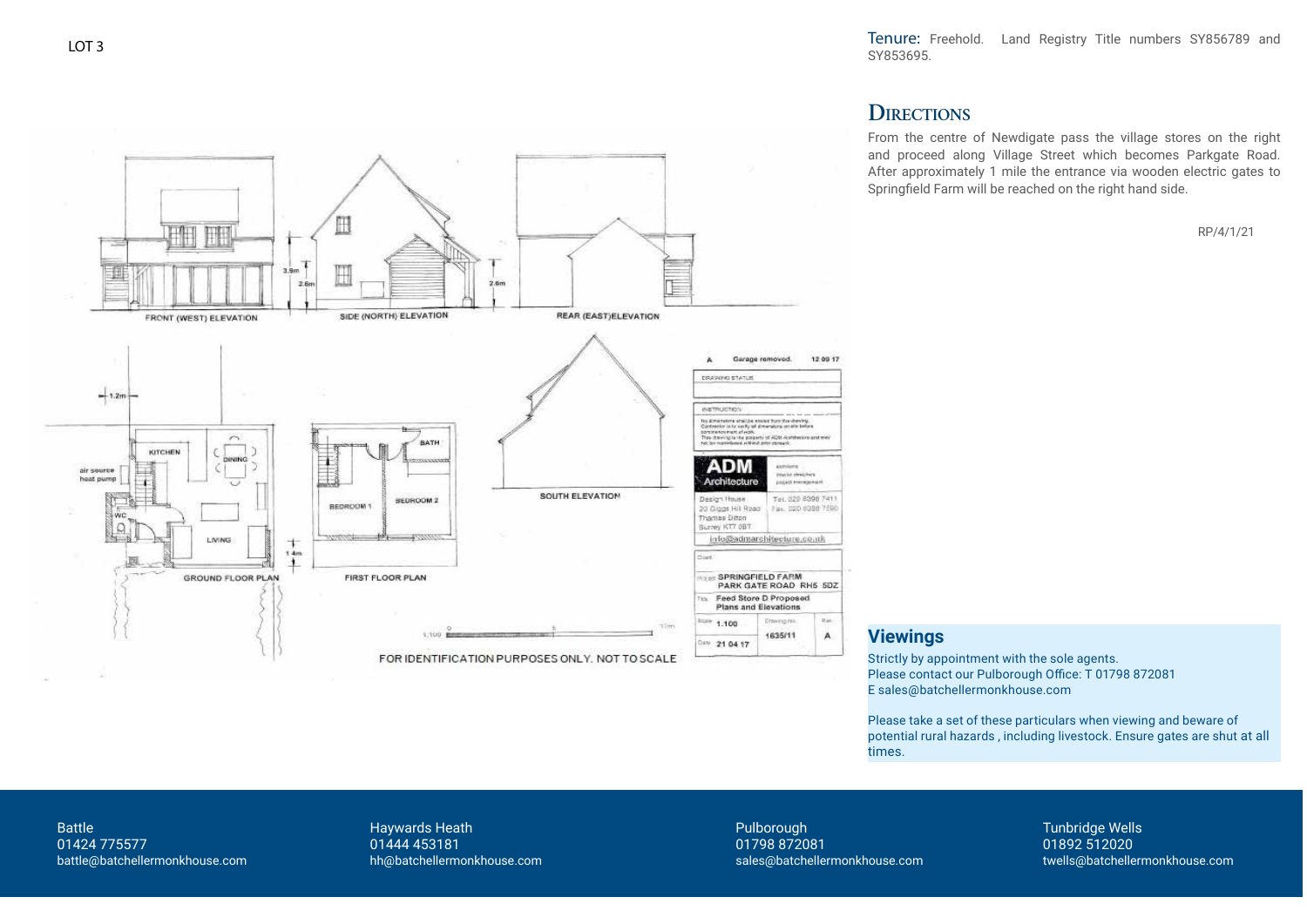

FIRST FLOOR PLAN

FOR IDENTIFICATION PURPOSES ONLY. NOT TO SCALE

剜

弭

 $-1$ 

GROUND FLOOR PLAN  $-120 - 1$ 

#### SPRINGFIELD FARM.<br>PARK GATE ROAD RHE 5DZ **Stallun Barn A**<br>Proposed Floor Plans Chevrolet Inc. L-su 1.100 **A** 1635/04  $= 21.04.17$